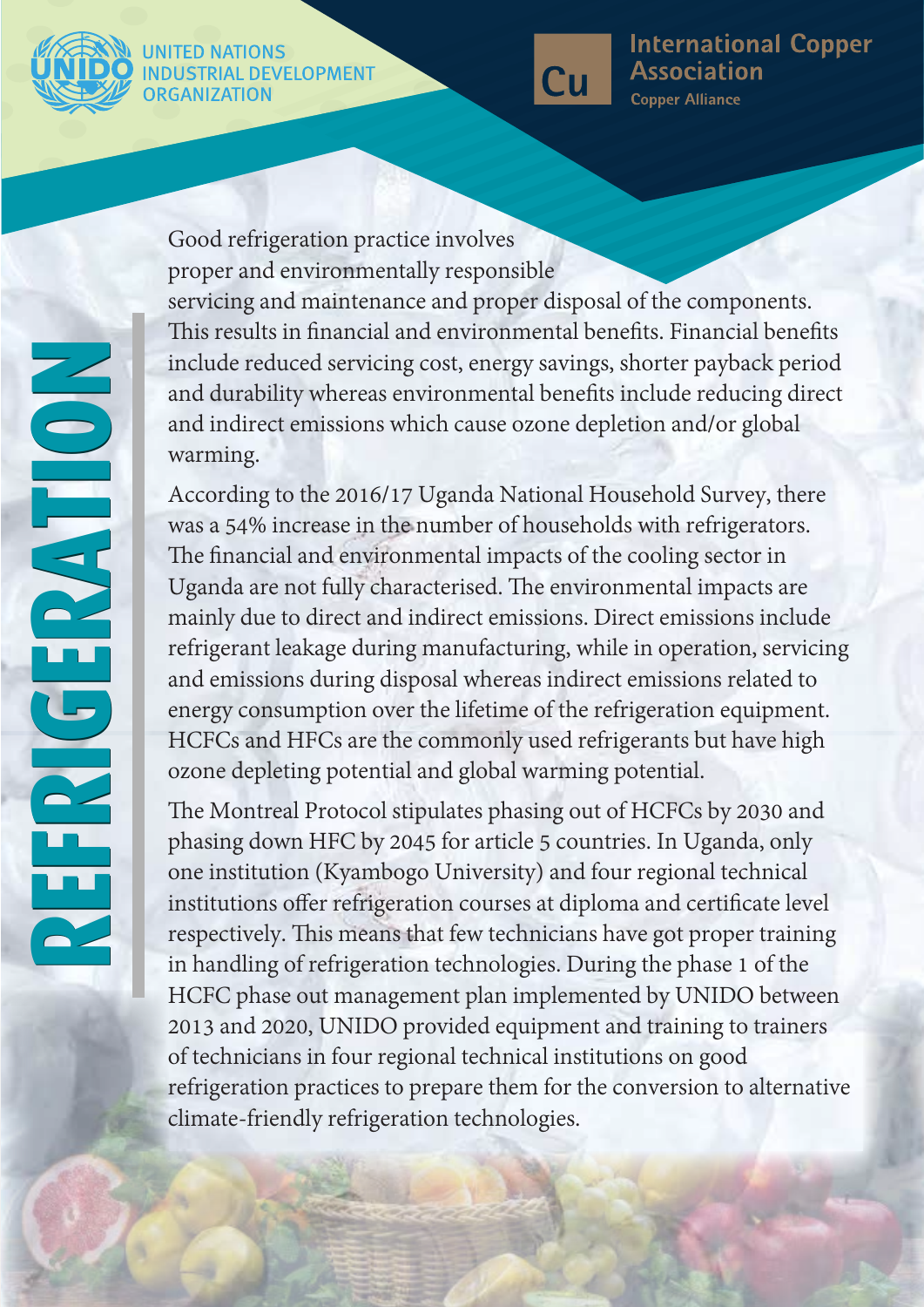In addition, the Kigali Cooling efficiency program (K-CEP) was established as a philanthropic programme to support the Kigali amendment of the Montreal Protocol. The aim of K-CEP is to help increase the energy efficiency (EE) of cooling in developing countries while phasing down high GWP refrigerants. Under one of its projects of "Assessment of incremental capital and operating costs for improved energy efficiency (EE) in domestic, commercial and retail refrigeration" in five  $(5)$ countries including Uganda, cost guidelines for article 5 countries will be developed detailing the options for enhancing energy efficiency in new models, the impact of energy efficiency on production lines, incremental capital and operation costs, emission reduction and market barriers for energy efficient retail, commercial and domestic refrigerators.

# **Maintenance and servicing**

Maintenance and servicing entails checking for refrigerant leakages, amount of refrigerant in the system, measuring of pressure and temperature, general handling and recycling of refrigerants as well as cleaning of the condenser to ensure that the refrigeration system is operating properly.

According to a survey carried out on 200 mini stores within Kampala, most end-users only service their refrigeration systems when need arises. However, company owned refrigerators are serviced regularly. In most cases, once the system is installed it is forgotten until something alarming happens. Just like a car, a refrigeration system also requires regular maintenance to function well and save energy.





**International Copper Association**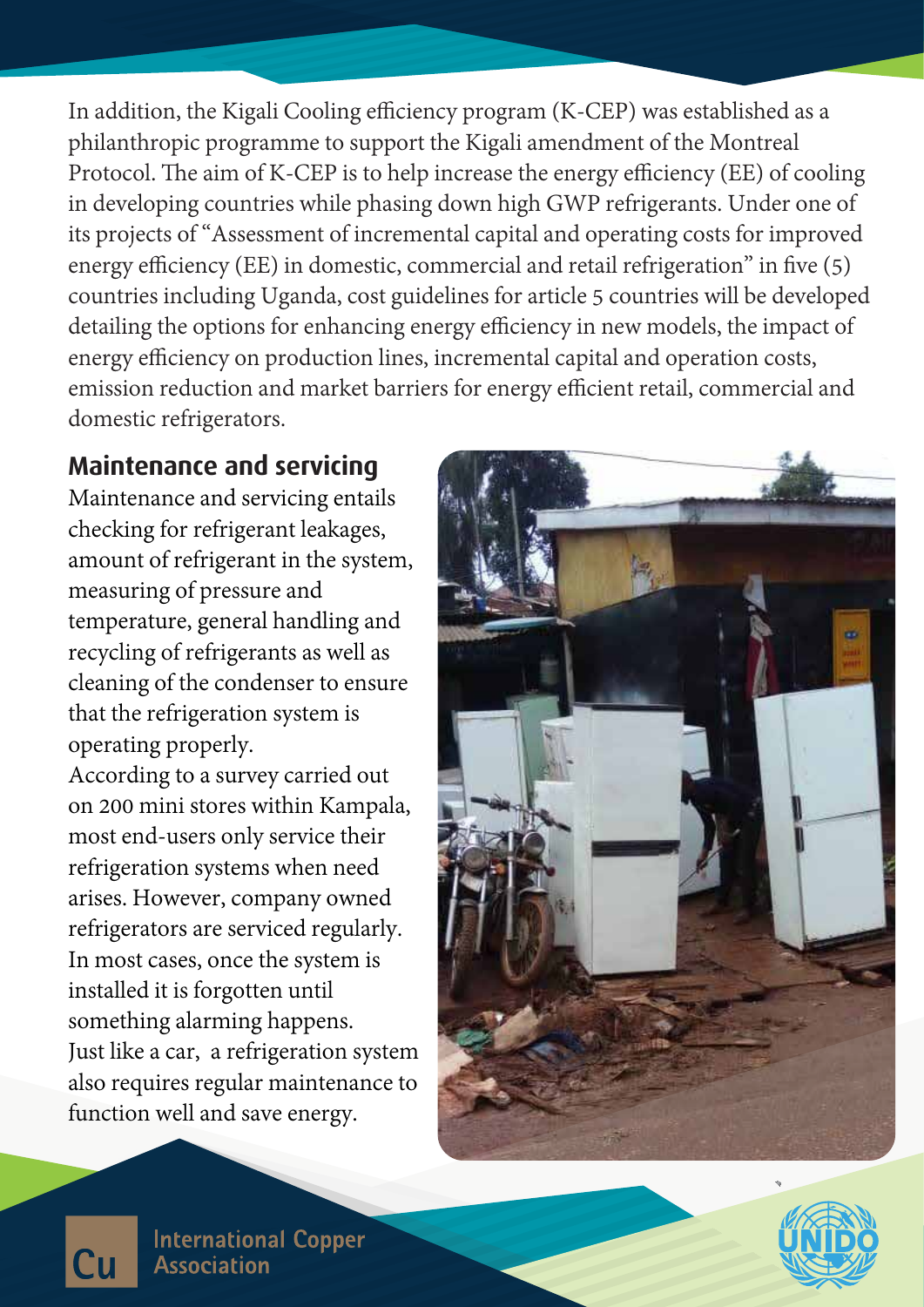# **Refrigerant leakage:**

All refrigeration systems have the potential to leak, because pressures in the system are usually much higher than atmospheric pressure. Refrigerant loss has been attributed to a range of factors for example:

 Gradual leakage through components over long periods of time before the leak is detected

 Catastrophic or physical damage resulting in large refrigerant losses over a short period of time

 Operation of pressure relief devices d) Small losses during routine maintenance, repair and/or recovery of refrigerant. Leakages commonly occur in pipe joints and seals/glands/cores. Refrigerant leakage results in financial and environmental impacts. Leakages affect the energy consumption of the refrigerator. A recent study at a local refrigerator manufacturer showed that for a system, if the refrigerant charge is reduced by 20% compared with the design charge, the energy consumption would be almost 70% higher compared with fully charged system.



# **Disposal**

design details of the product.

Additionally, proper disposa at the end life of a refrigeration system is equally as important. From the survey, it was discovered that most end users do not know what to do with their old refrigeration systems at their end life. Of the surveyed owners, 34% sell them for scrap while 24% retain them for storage.

When sold for scrap, the refrigerant is released into the atmosphere and the foam is burnt in open space which is damaging to the environment.



**International Copper Association** 

Cп